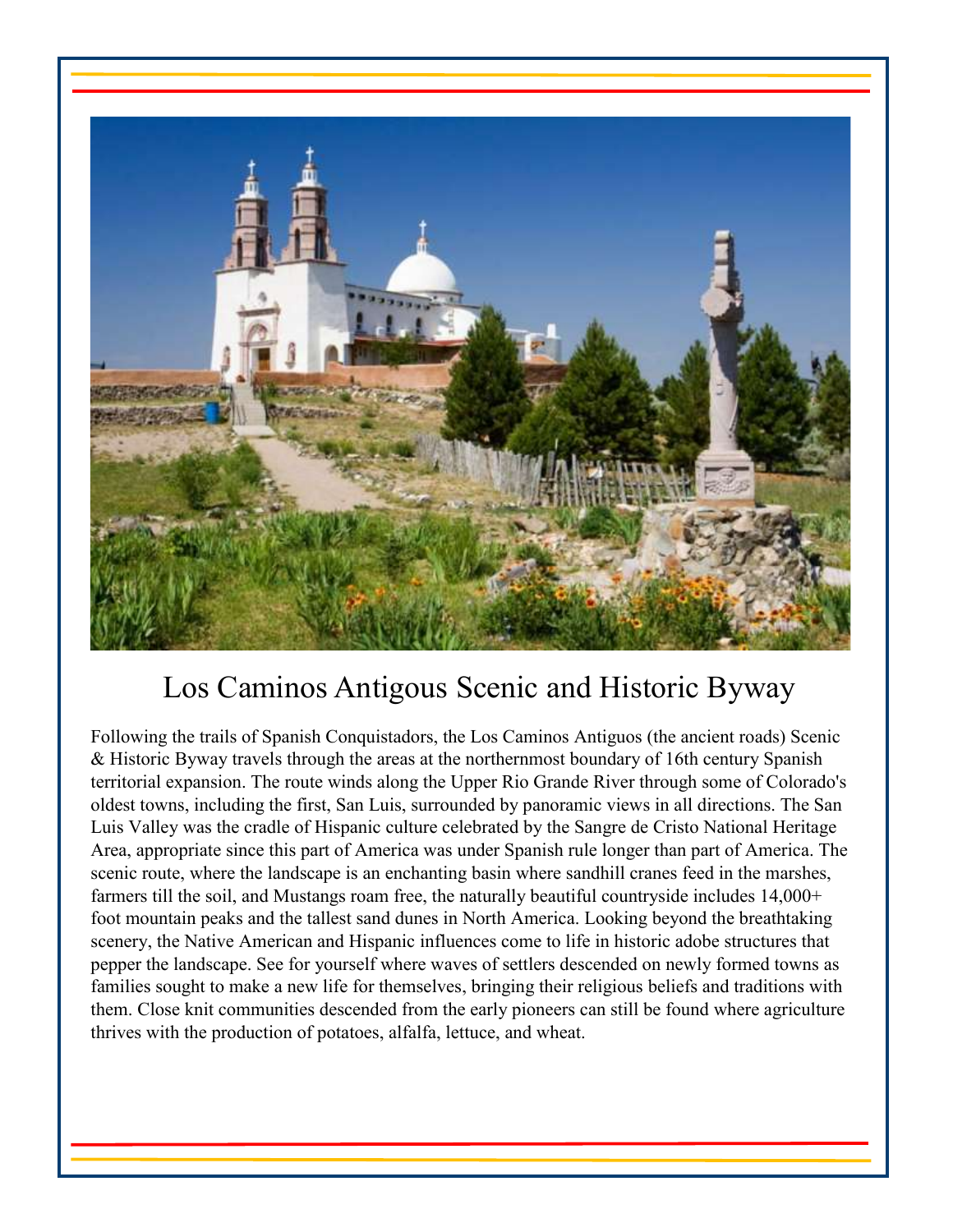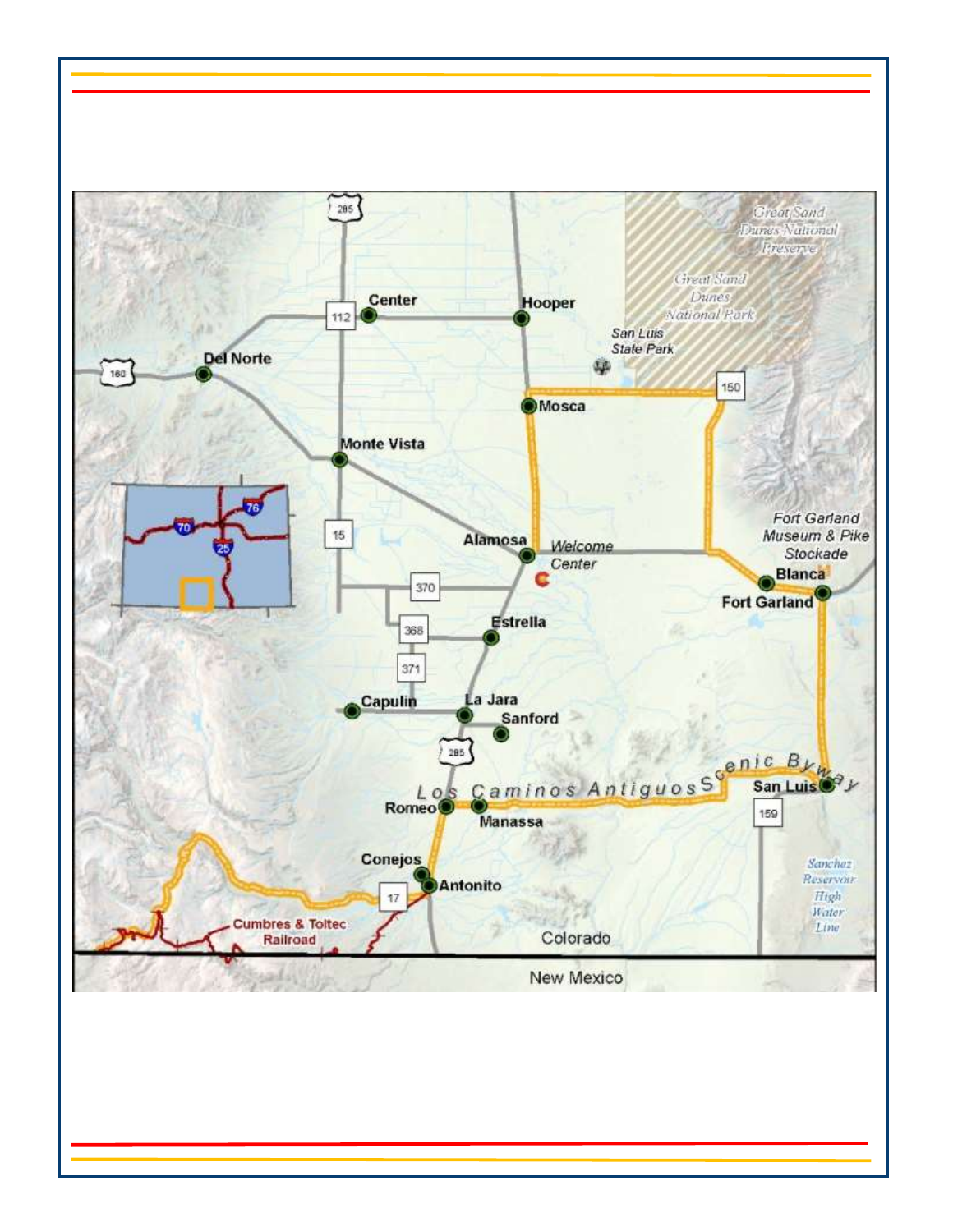# Following the Old Road Experience



Driving the Byway

This splendid road through the valley floor served Spanish explorers as the gateway into Colorado. Since Chama is featured in the Tracks Across Borders Scenic Byway, we begin this trip in Taos, where the road originated. After exploring the multi-cultural dimensions of arts and heritage in Taos, on Day Two you'll be headed for Antonito where you can explore the murals along Main Street, and up into the Rio Grande National Forest. Moving on to Conejos, visit Our Lady of Guadalupe Church, Colorado's oldest congregation and stop at Conejos County Museum and Visitor Center. After spending the night in San Luis, where Colorado began, visit the Sangre de Cristo Heritage Center. On Day Three, you'll be heading up to Fort Garland, where the Fort Garland Museum is a must see. From there, it's time to spend the rest of the day at Great Sand Dunes National Park before staying at Zapata Ranch in luxury accommodations on a working ranch. Your trip ends in Alamosa, which serves as the central crossroads of commerce and travel in the valley. Squeeze in a trip on the Denver & Rio Grande Railroad if you can and top off the day with dinner.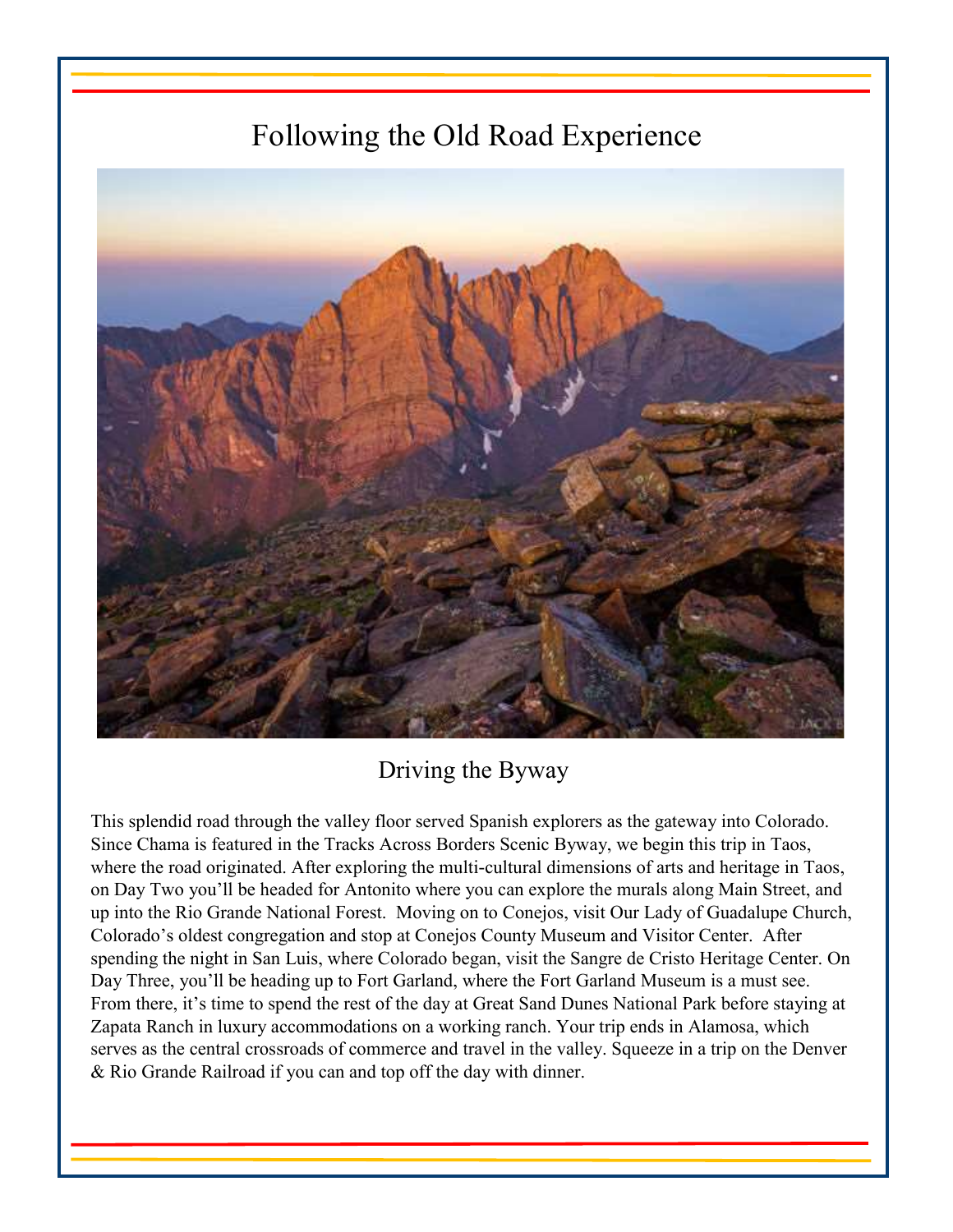

Taos

Don Fernando de Taos, established in 1780, is one of the oldest European settlements in New Mexico. The town was built around a traditional Spanish fortified plaza ringed by low adobe buildings. Taos quickly outgrew its original defensive walls to become an important center for trade on the Santa Fe Trail. In the late 19th century artists settled in and around the plaza leading to Taos' reputation as a world class arts location. Each period of history is evident in the Downtown Historic District, where Spanish Colonial Style residences stand side by side with Territorial, Mission Revival and Pueblo Revival style houses.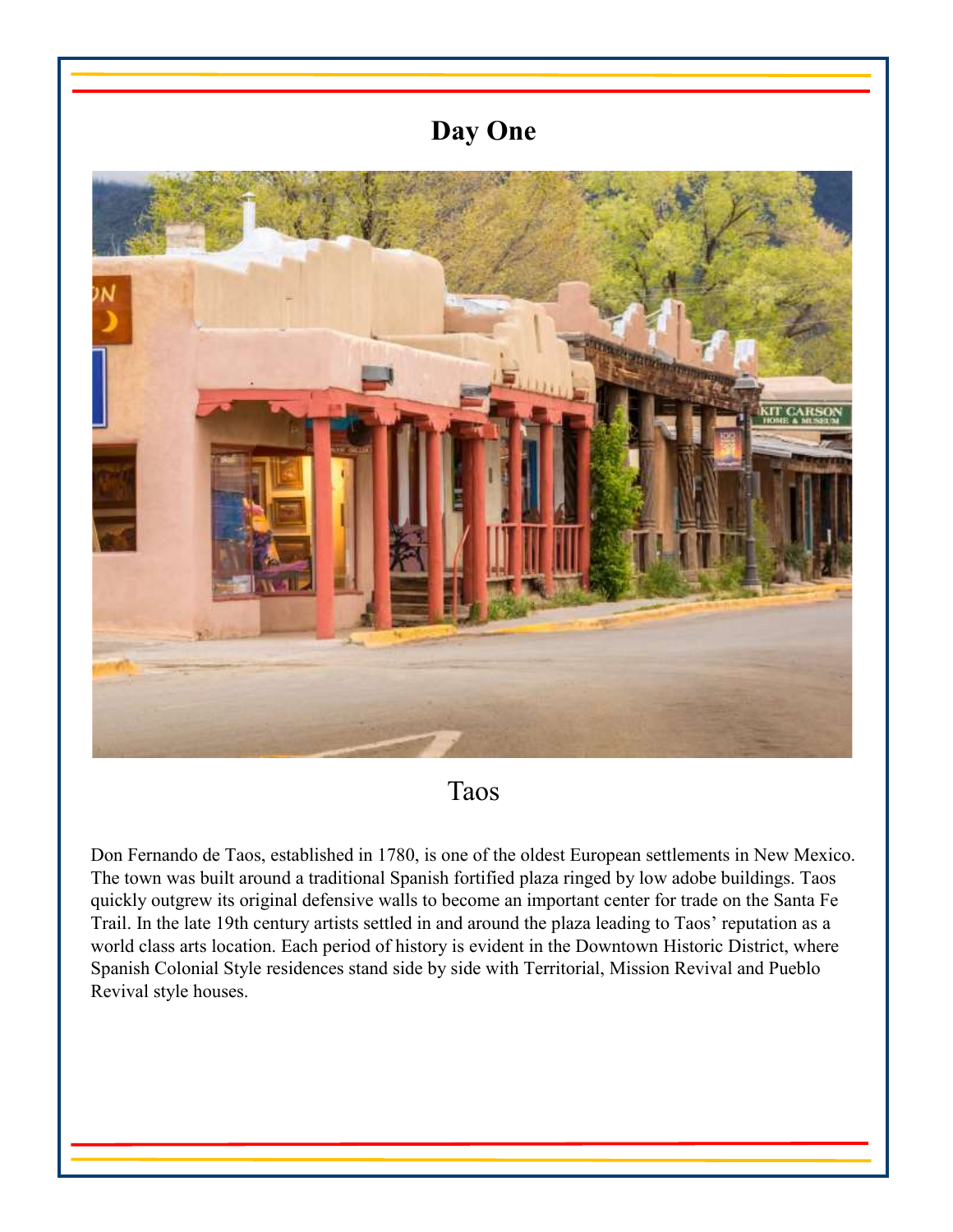### **Enchanted Circle Scenic Byway**



Since you are in Taos, you have the opportunity to drive the Enchanted Circle Scenic Byway, which circles 13,000 foot Wheeler Peak, the highest point in New Mexico. The route, which begins in Taos, travels for 83 scenic miles through mountains, valleys, a mesa and forest land in absolutely captivating landscapes.

#### **Taos Pueblo**



Taos Pueblo is considered to be the oldest continuously inhabited Native American community in the nation. It is a World Heritage Site and a National Historic Landmark. As a member of the Eight Northern Pueblos, Taos is one of the most private, secretive, and conservative. Residents almost never speak of their religious customs to outsiders and their language has never been written down. The ancestors of the Taos people lived in Pueblo long before Columbus discovered America and hundreds of years before Europe emerged from the Dark Ages. The major buildings were most likely built between 1000 and 1450 A.D. The first Spanish explorers arriving in New Mexico in 1540, believing that the Pueblo was one of the fabled golden cities of Cibola. Two structures: Hlauuma – the north house- and Hlaukwima – the south house are said to be of similar age.

120 Veterans Highway, Taos, New Mexico 87571 575-758-1028 Monday-Saturday 8AM-4:30PM, Sunday 8:30AM-4:30PM, 30 minute tour on the hour, \$16 per person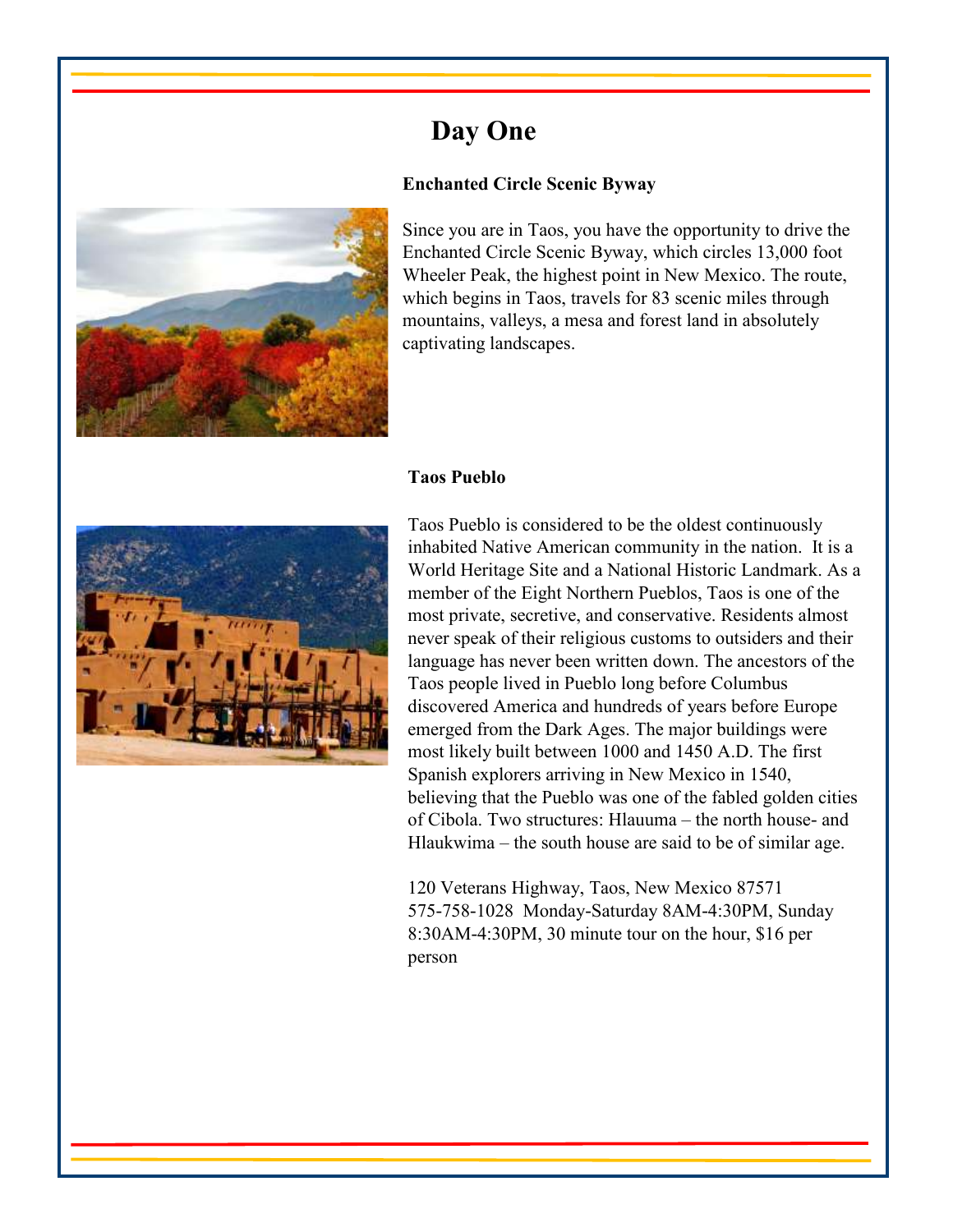### **Hacienda de los Martinez**



The Hacienda de los Martinez is one of the few northern New Mexico late Spanish Colonial period, "Great Houses" remaining in the American Southwest. Built in 1804, this fortress-like building became an important trade center at the northern boundary of the Spanish Empire. As the final terminus of the Camino Real, the road between northern New Mexico and Mexico City, the strategic location was also the focal point for extensive ranching and farming operations. Today the Hacienda's 21 rooms surrounding two courtyards provide the visitor with a rare glimpse of the rugged frontier life and times of the early 1800s. Regularly scheduled demonstrations present the traditions of northern New Mexico.

708 Hacienda Way, Taos, New Mexico 87571 575-758-1000 F, St, M, Tu 11AM-4PM, Sunday Noon-4PM Allow 1 hour, \$8 per person



#### **Historic Taos Plaza**

The Plaza is the heart of Taos, the center of the Taos Historic District and the center of local trade and gossip for centuries. In 1796 the Don Fernando de Taos Land Grant was given to 63 families by the King of Spain resulting in the building of the Plaza. Taos quickly became the most important settlement along with the ancient Taos Pueblo two miles to the north. Homes were built in large quadrangles in fortress-like structures to thwart hostile raiders from entering the village. Sentries were stationed day and night and a huge gate was the only means of entry. The enclosure also served as a refuge for livestock at night, and merchants displaying their wares during trade fairs.

Central Plaza, Taos, NM 87571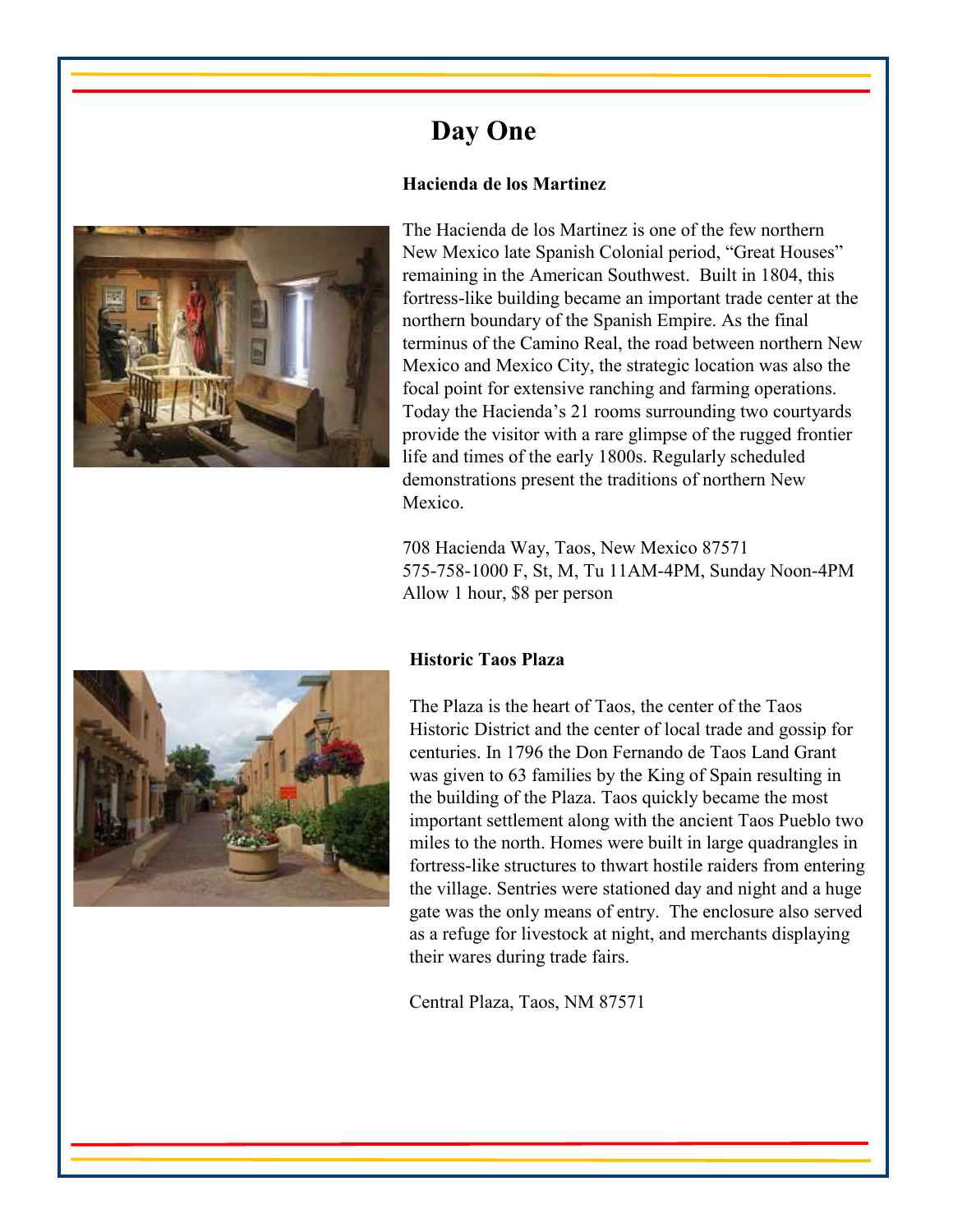## **Kit Carson Home & Museum**



Still standing in its original footprint, this house museum preserves the Spanish colonial style residence of frontier leader, Kit Carson. Carson purchased the 1825 home as a wedding gift for his third wife, Maria Josefa Jaramillo, a member of a prominent Taos family. After their deaths 25 years later, the home changed ownership six times before it was purchased by the Grand Masonic Lodge of New Mexico as a perpetual memorial to Freemason Kit Carson.

113 Kit Carson Road, Taos, NM 87571 575-758-4082 7 Days, 11AM-5PM, Allow 1 hour, \$10 per person

#### **Art Galleries and Arts Locations**



Taos is a one-of-a-kind art colony with ancient rock art on canyon walls and pottery from the Pueblo people, coexisting with creative pieces from the Taos Society of Artists and other visionaries working today. Art galleries feature traditional art and contemporary fine art, Native American art, Southwest art, Indian art and pottery, glass art, prints, sculpture, fine art photography and other types of visual art and on the first Saturday of each month, feature demonstrations, artist receptions, and other events. Other arts locations include the Couse-Sharp Historic Site, the home and studio of E. I. Couse, the Taos Artist Collective, Enchanted Circle Pottery, Wilder Nightingale Fine Art and 203 Fine Art.

Retail Hours generally 10Am-6PM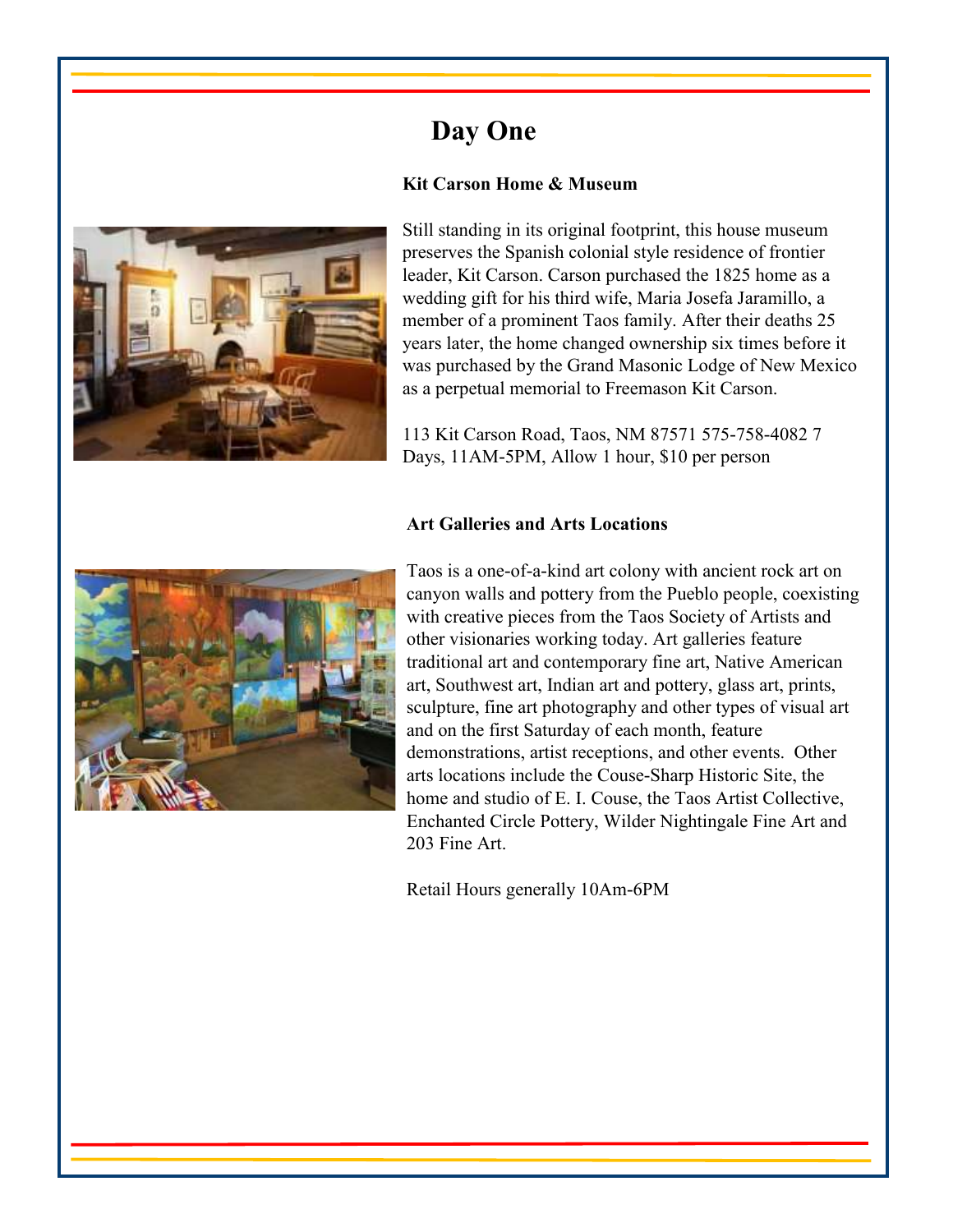## **Taos Destination Distinctive Accommodations and Dining**



**Destination Distinctive Accommodations: Hotel La Fonda de Taos 108 South Plaza, Taos, NM 87571 575-758-2211**

In 1820, the first "La Fonda (Spanish for Inn) on the Historic Taos Plaza was a mercantile store that rented rooms. This historic location is where you will find the Hotel La Fonda de Taos today. With over a century of colorful history, it is the only lodging with a premier spot on the plaza when it comes to hotels in Taos, NM. The restaurants, art galleries, museums and other treasures of the Taos historic district are right outside our door, while our completely renovated interior features its own special touches, including the world-famous D.H. Lawrence "Forbidden Art" collection. With a rich history as host and gathering place to numerous artists, writers, celebrities and political dignitaries, Hotel La Fonda de Taos has earned a lasting reputation as one of the finest Taos hotels.



**Old Martina's Hall** 4140 HWY 68 Ranchos de Taos, NM 87557 575-758-3003

A long time Taos pool hall was given a major facelift by and lovingly renamed in her honor. The enormous great hall was preserved along with the massive adobe walls. Breakfast, lunch, and dinner combine New Mexican and European flavors (like chocolate croissants made by the French pastry chef). Enjoy with a beer or wine.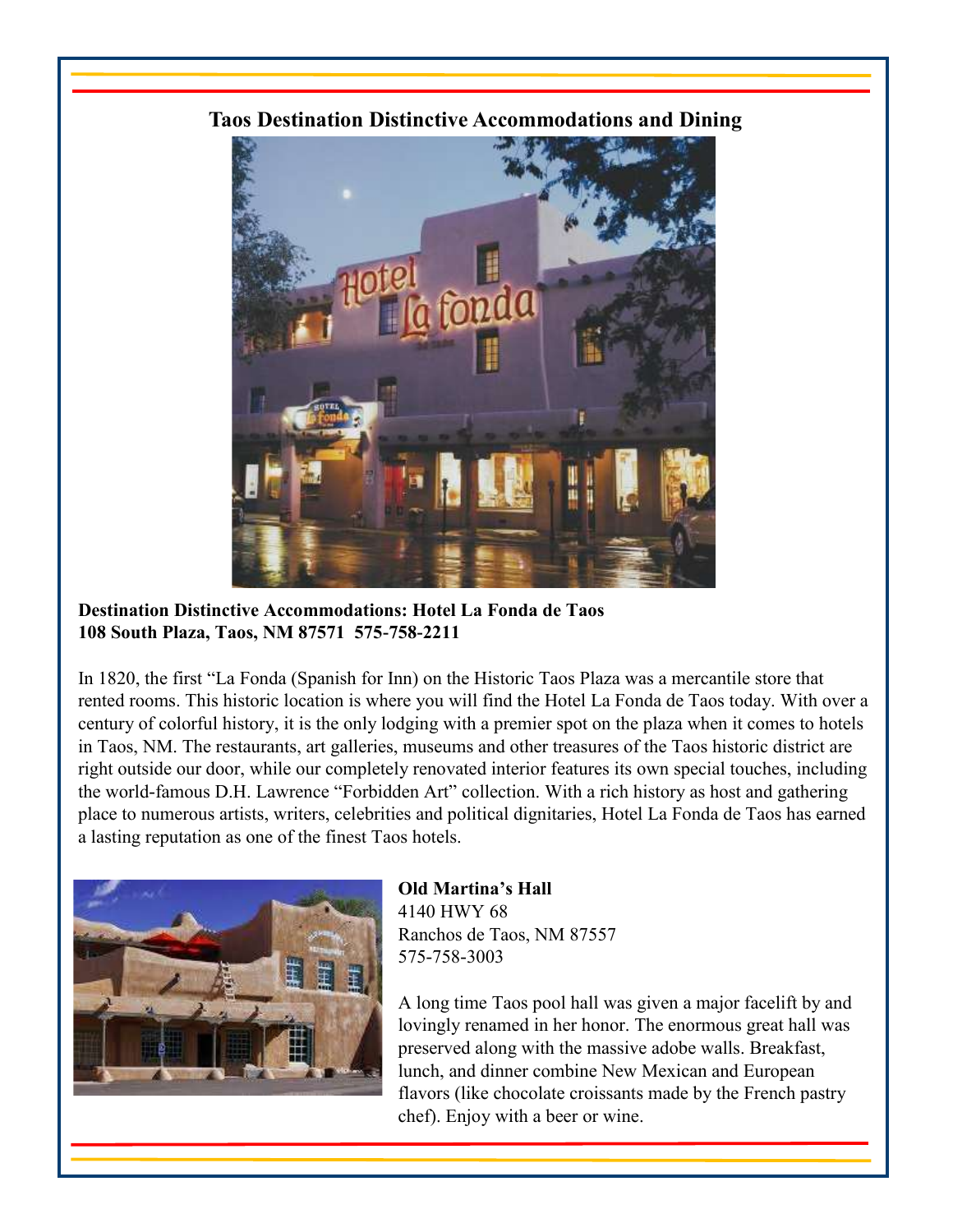

## Antonito

Antonito (Spanish for little Anthony) was settled by Hispanic farm families and once served as a sheep herding camp. Founded by the Denver & Rio Grande Western Railroad, the first train pulled in in 1880 and still runs freight trails to the perlite mines and lava rock to the north. Traveler passing through gave rise accommodations, shopping boutiques, and restaurants. Antonio has not lost its authentic American charm and has carefully preserved important buildings like the historic headquarters of the Denver & Rio Grande Western Railroad. Taos to Antonito—61 miles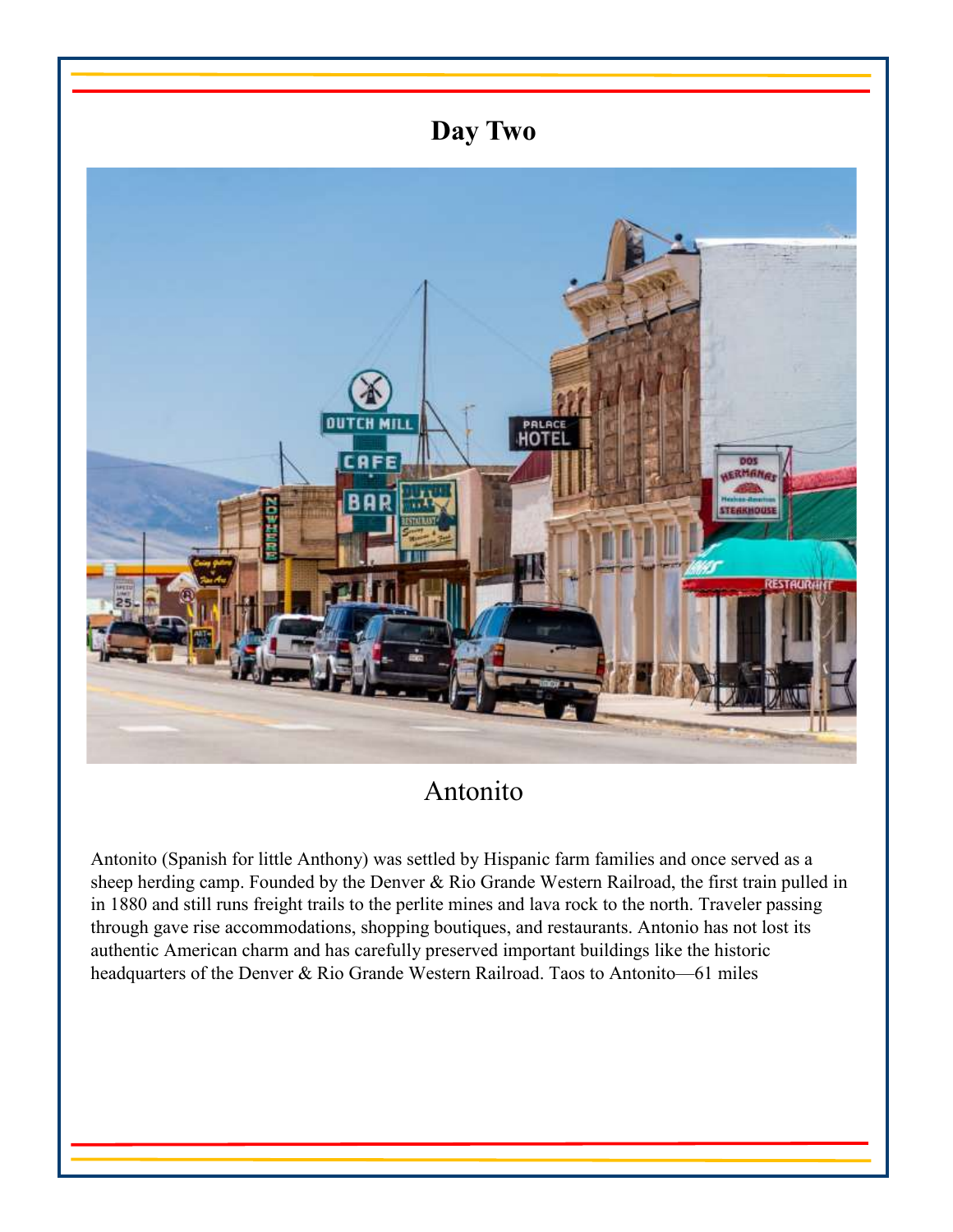

### **Conejos County Museum and Visitor Center**

The Conejos County Museum illustrates the multi-cultural heritage of the Ute Indians, Spanish explorers and Mexican ranchers who all called the area home.

5045 US Highway 285, Antonito, CO 81120 719-580-4070 Tuesday & Friday 9AM-5PM, Allow 30 min, Free

## **Antonito Main Street Murals and Historic Buildings**



Antonito is known for murals that convey the key stories of the San Luis Valley's rich history, complemented by several architectural gems including Warshauer Mansion, 515 River Street, built in 1912 by Fred Warshauer, a wealthy German immigrant. Even though he never lived there, the pressed brick and stucco residents is finished with elegant woodwork from Iowa and several murals by Denver artist Jens Eriksen. Ahead of its time, the house, which now serves as the Antonito Town Hall, has a central vacuum system, fire control, steam heating and an intercom. Other structures include the 1925 Society for the Mutual Protection, 603 Main Street, the Palace Hotel, built in 1890, and Cano's Castle at the corner of State Street and East 10<sup>th</sup> Avenue and the Indiana Jones Bed and Breakfast, filmed in Indiana Jones and the Last Crusade.

## **Our Lady of Guadalupe Parish**



The oldest parish in Colorado, founded in 1858, Our Lady of Guadalupe Parish was originally built of vertical logs lashed together and plastered with adobe. It was later replaced by the current church, a larger adobe structure with prominent bell towers, built around the original building in 1863. A statue of Nuestra Senora de Guadalupe, brought by the first settlers to the area, sits above the entrance.

6633 County Road 13, Conejos, CO 81120 7 Days, 7:30AM-6PM, Allow 1 hour Donations Accepted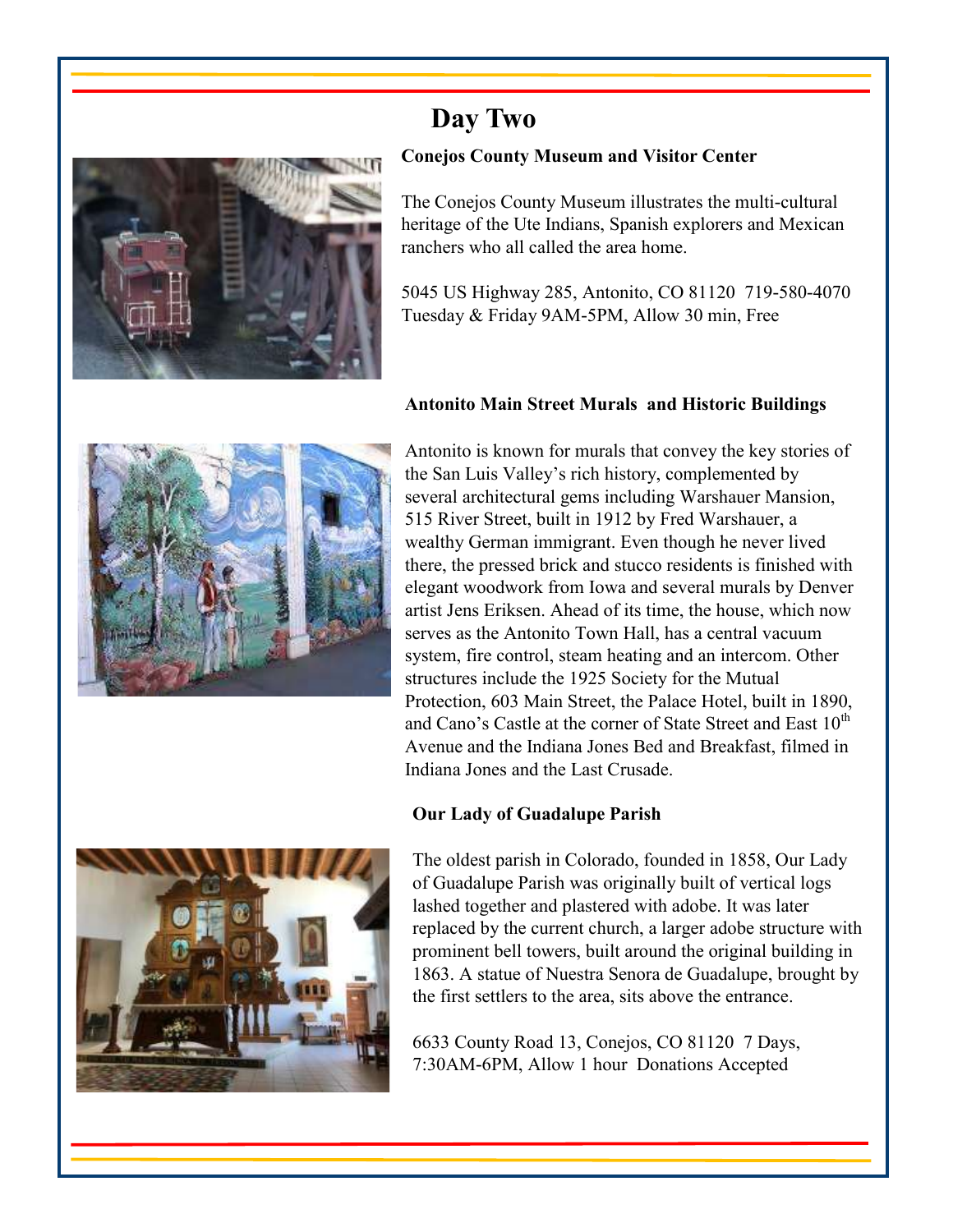

San Luis

Established by Hispanic settlers from the Taos Valley in 1851, San Luis is Colorado's oldest, continuously inhabited town. A church built in the central village known as La Plaza Medio in honor of its patron saint San Luis de la Culebra. Boasting strong ties to Spain's religious, cultural, and artistic traditions, San Luis was a part of four Spanish land grants decreed by the King of Spain. The town's adobe architecture and classic Spanish town layout retain the cultural influences that shaped the early communities of Southern Colorado. Antonito to San Luis– 38 miles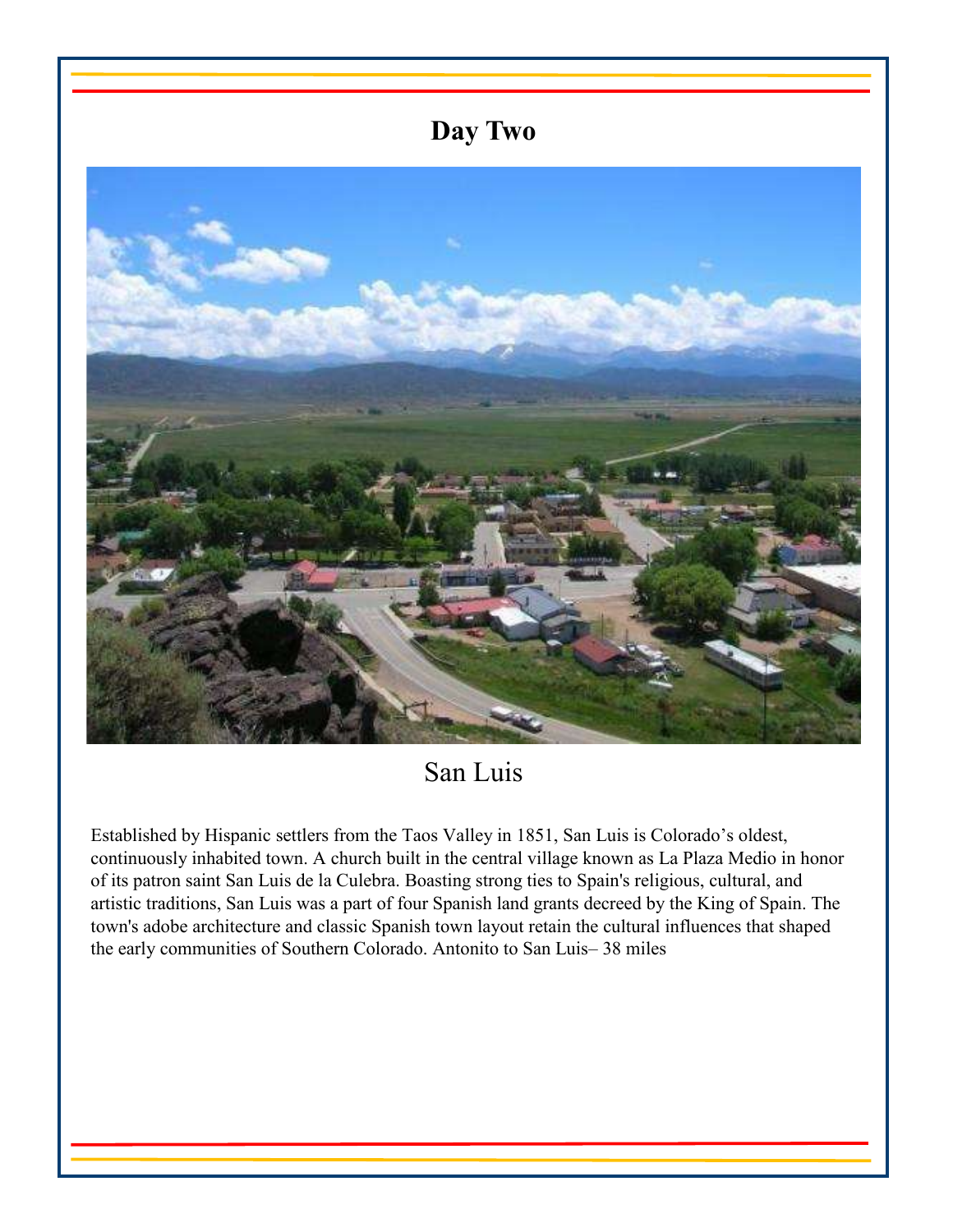



The Sangre de Cristo Heritage Center, the centerpiece of the Sangre de Cristo National Heritage Area, is home to the San Luis Museum, Community Theater, and a Community Kitchen. It also features contemporary murals, historic "Santos," wooden carvings by local Hispanic artists and a replica of a Morada; utilized as a place of worship before churches were built.

401 Church Place, San Luis, CO 81152 719-672-0999 Friday– Sunday 10AM-4PM, Free

### **Plaza de San Luis de la Culebra Historic District**



The San Luis Historic District contains an important collection of buildings that include the County Courthouse, 401 South Church Place, the Convent and Church of Most Precious Blood, numerous residences, and the town's commercial core. The district also includes the La Vega Commons, one of two "commons" in the United States, the other being in Boston, and the San Luis People's Ditch, the oldest irrigation ditch in Colorado in continuous operation.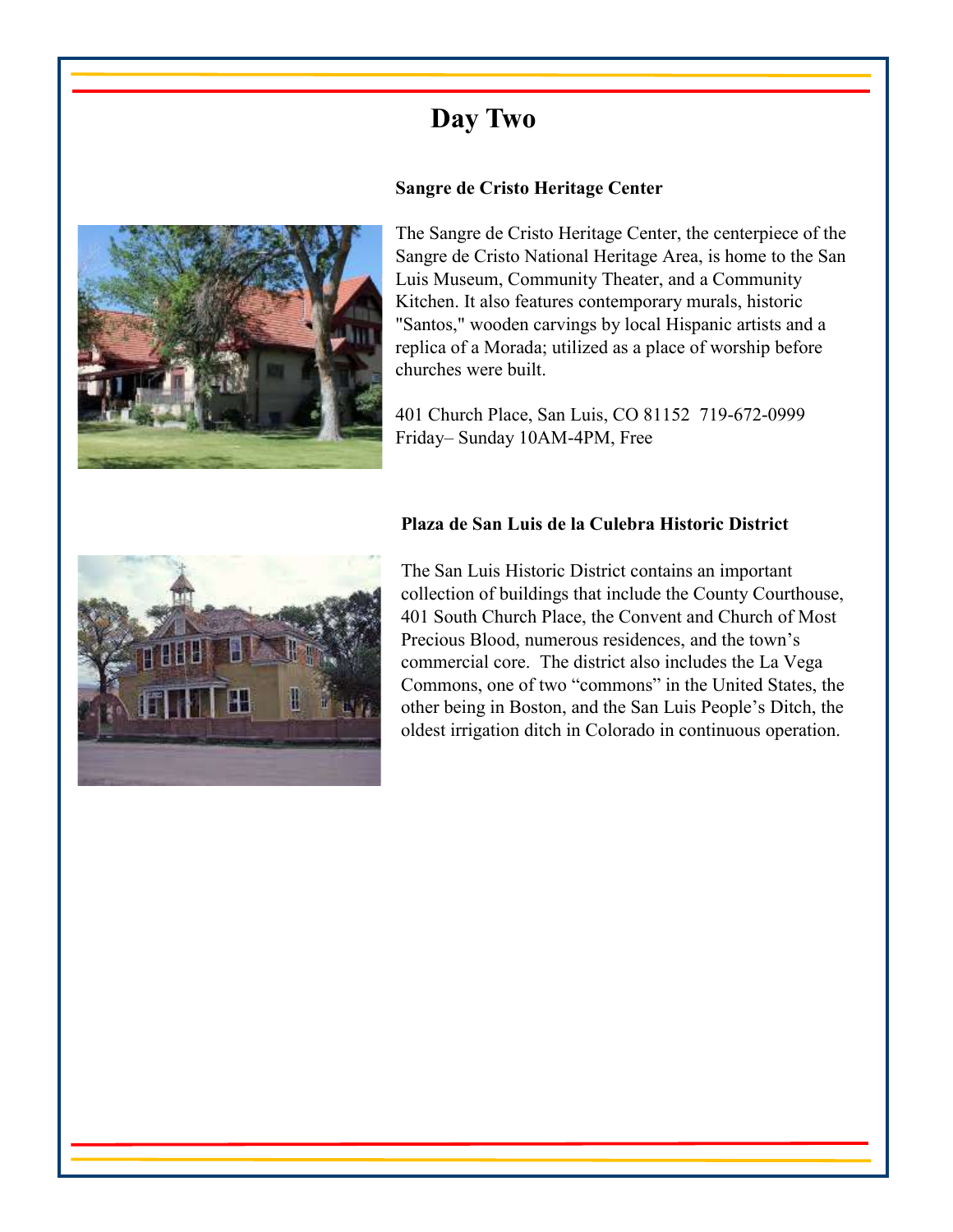



Sitting above La Mesa de la Piedad y de la Misericordia (the Hill of Piety and Mercy) in the center of town, the Stations of the Cross encompasses a series of  $\frac{3}{4}$  size bronze statues at each of the 15 stations of the cross, the final hours Jesus Christ. Created by internationally known artist Huberto Maestas, the walk ends at the top at the chapel, La Capilla de Todos Los Santos (The Chapel of All Saints).

Sangre de Cristo Parish, San Luis, CO 81152 719-672-3685 24/7 Outdoor location

### **R&R Market**



The oldest continuously operating business in Colorado, dating from 1857. The building, originally constructed of adobe bricks, was expanded into a beautiful two-story log and stucco building in the Territorial Adobe style. It is still a general store with groceries, hardware and other merchandise, owned by Felix and Claudia Romero, descendants of the original owners, who support local farmers by selling local produce and meats.

367 Main Street, San Luis, CO 81152 719-672-3346 Retail hours Monday-Saturday 8AM-6PM, Sunday 10:30AM-12:30 PM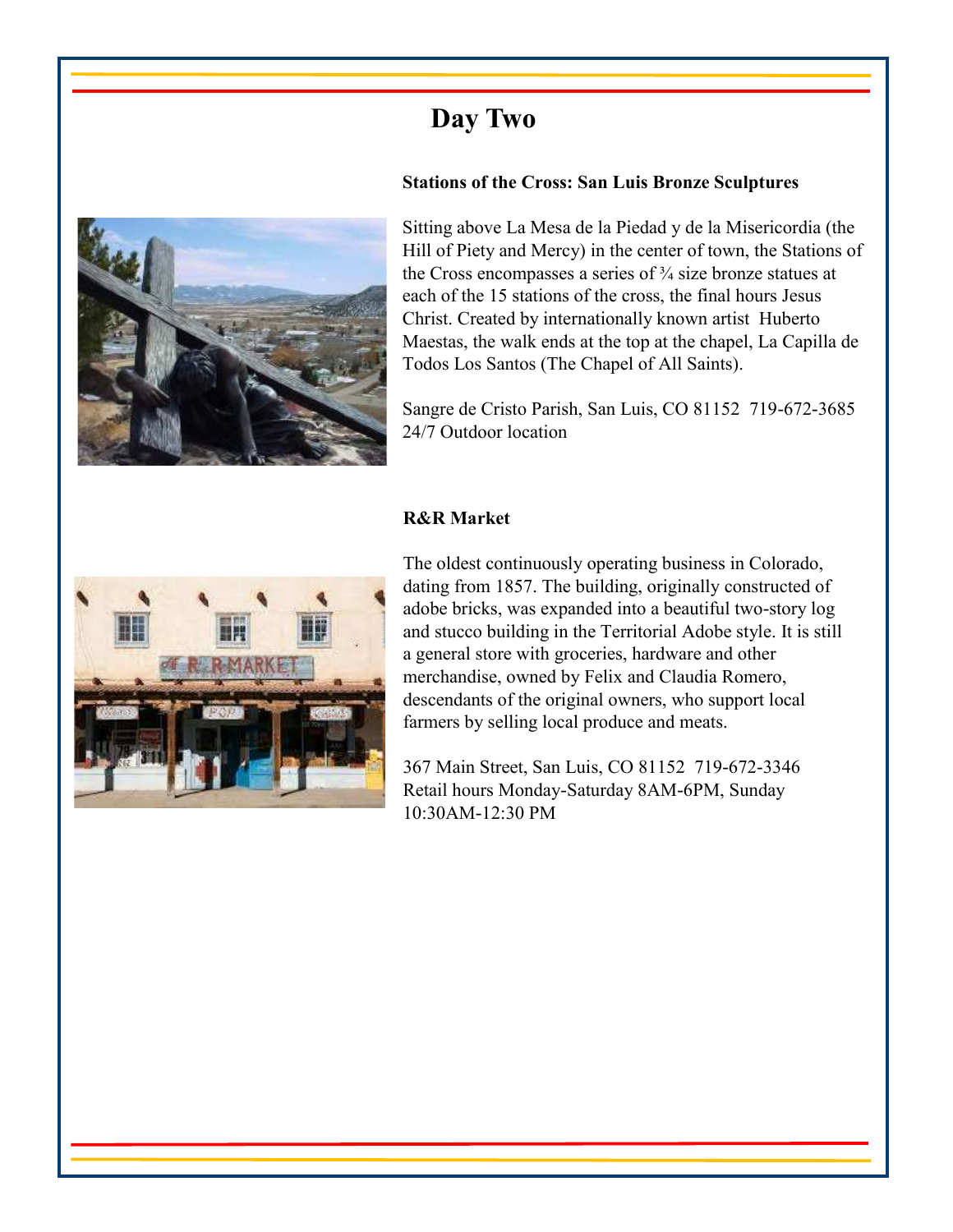## **San Luis Destination Distinctive Accommodations and Dining**



### **Destination Distinctive Accommodations: El Convento Inn 401 East Church Place, San Luis, CO 81152 719-992-0122**

.A former convent of the Sisters of Mercy, the now Bed and Breakfast is owned by the Sangre de Cristo Parish. It houses Parish offices and other functional areas on the first floor, plus four guests rooms on the second floor, each individual designed with a southwest motif and kiva fireplace. The high ceilings are covered in traditional vigas and latillas and the Hispanic style furniture and artwork is from local artisans.



### **Mrs. Rios Restaurant**  124 Main St San Luis, CO 81152 719- 672-0211

Featuring Mexican, American and Asian cuisine in a folksy atmosphere.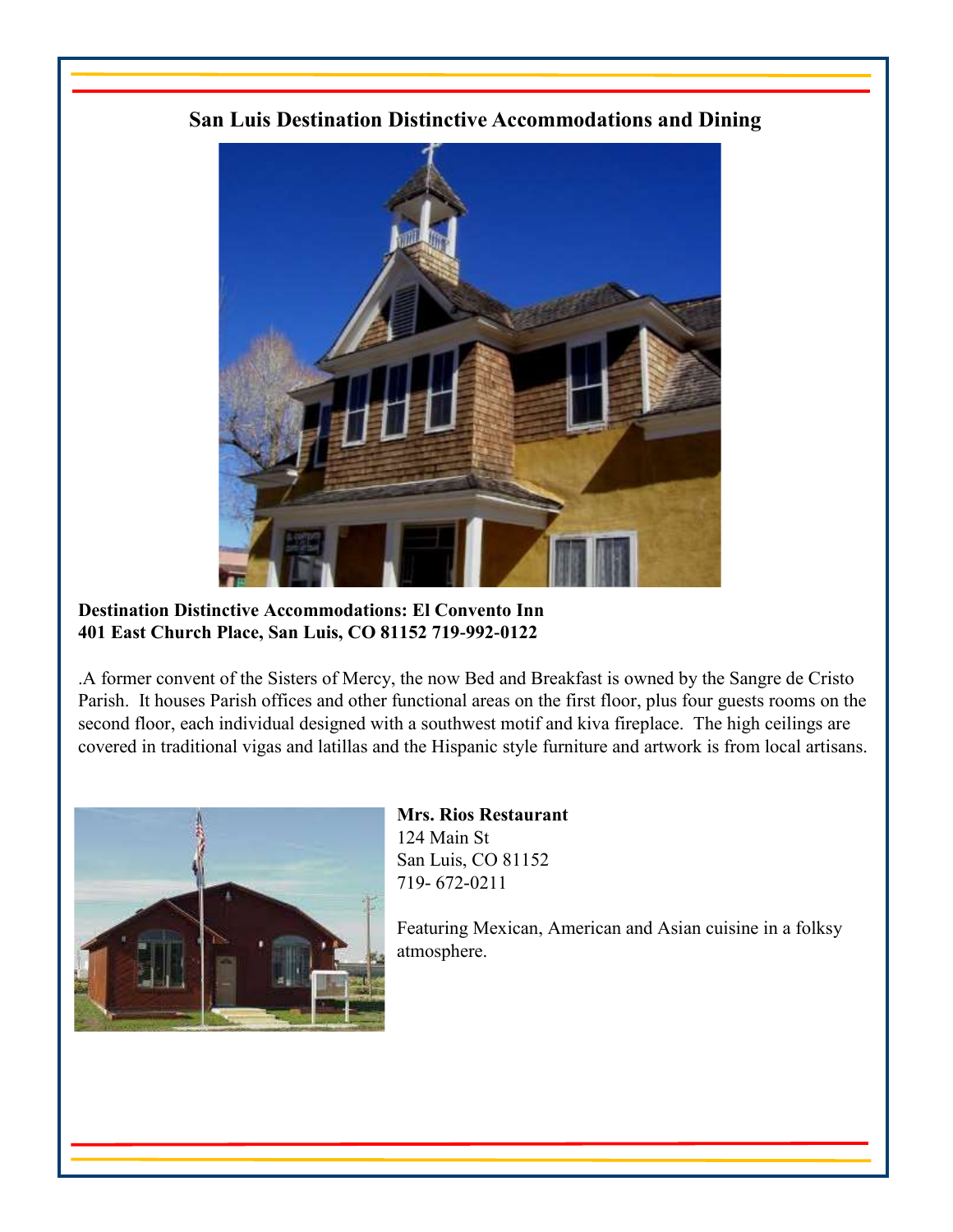## **Day Three**



## Fort Garland

Built to protect settlers in the San Luis Valley, Fort Garland is home to one of the oldest standing forts constructed during the Great Western Expansion of the 1860's. Although less than 500 people reside here now, there are a number of businesses in its downtown historic district. Like other regional communities, Fort Garland has attracted a a lot of creative types, ranging from artists and painters to crafters and musicians. San Luis to Fort Garland—16 miles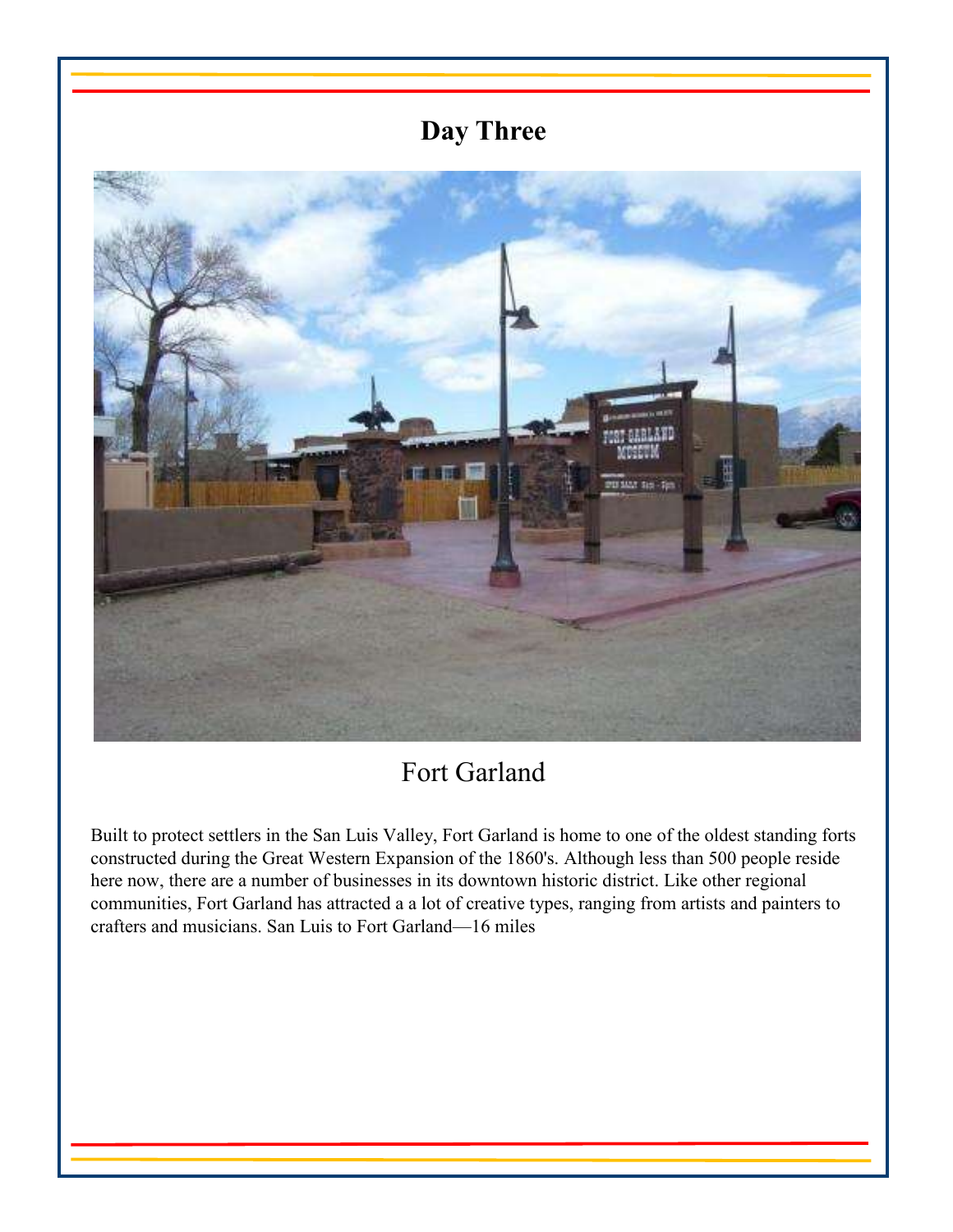## **Day Three**





Fort Garland, manned by a garrison of over 100 men, was commanded by legendary frontiersman Kit Carson. Today, you can explore life in the  $19<sup>th</sup>$  century fort, walk the parade grounds and tour the original adobe buildings. Learn about the Buffalo Soldiers of the 9th Cavalry who were stationed at the Fort from 1876 to 1879 and discover Colorado's role in the Civil War. Exhibits also highlight the women and children who brought a bit of home to the fort. Also visit to Pike's Stockade, where Zebulon Pike and his men camped in the early 1800s.

29477 Highway 159, Fort Garland, CO 81133 719-379-3512 Monday-Saturday 9AM-5PM, Allow 2 hours, \$5 per person

## **White Mountain Trading Post, Museum and Gift Shop**



Take a free guided tour through the 1800's replica buildings and Native American dwellings of the White Mountain Trading Post. After getting a brief overview of the settling of the west, browse the gift which features handmade Native American jewelry, rugs, and pottery, hand carved wood and hand forged metal wares, homemade lye soap, blown glass pieces, elk antler tables, jam, and more.

19085 Highway 160, Fort Garland, CO 81133 719-379-7179 Retail hours 7 Days 9AM-6PM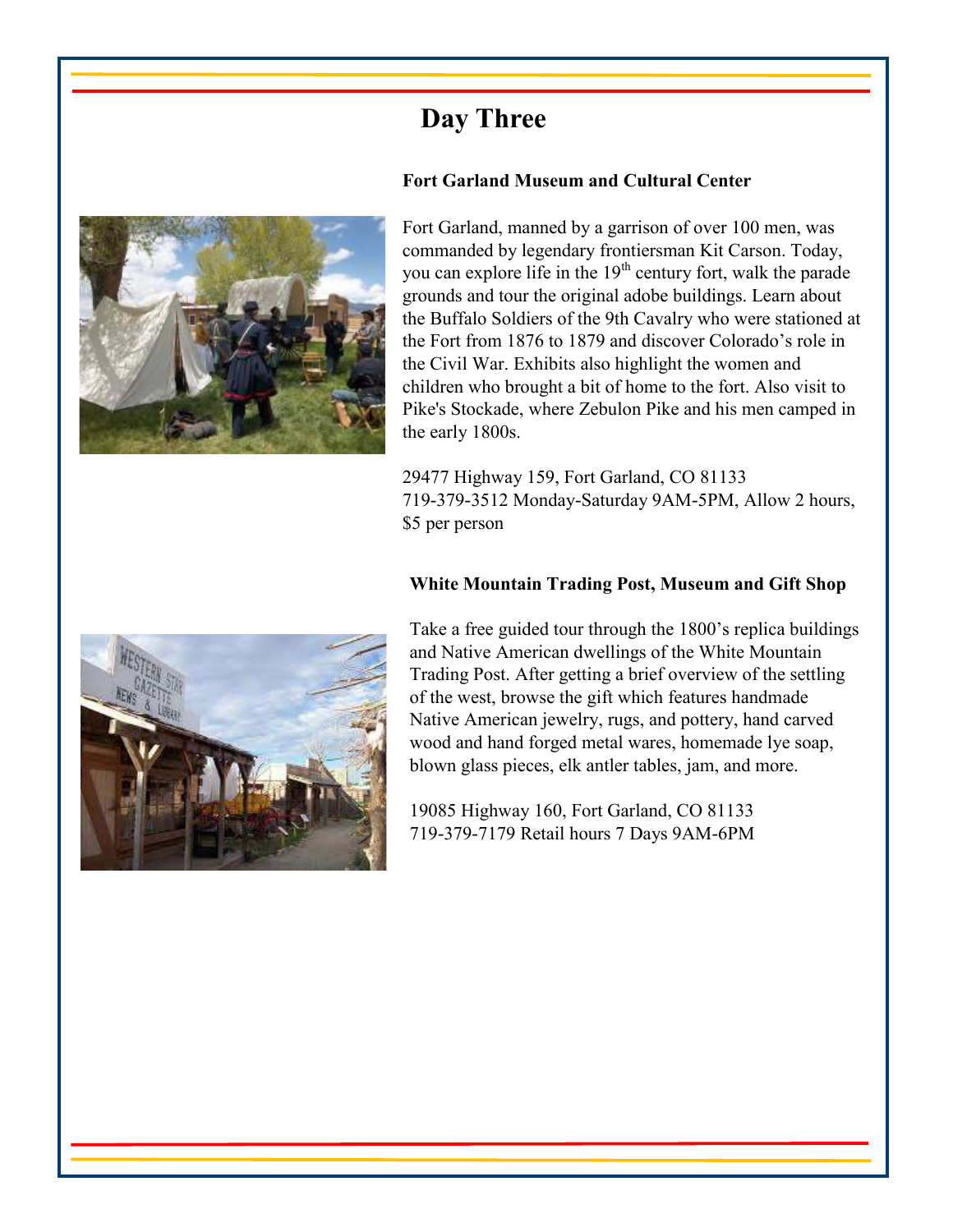## **Day Three**



## Great Sand Dunes National Park

Few know that there is a 30 square mile sand dune field in North America. Against the backdrop of rugged 14,000' peaks of the Sangre de Cristo Mountains, the natural system of Great Sand Dunes National Park ranges from great sand dunes to forests, from cottonwood groves to majestic mountain peaks and tundra. As the tallest dunes in North America, they are the centerpiece in a diverse landscape of grasslands, wetlands, conifer and aspen forests, alpine lakes, and tundra. Experience a starry sky on moonless nights, sand board or sled down the dunes, or take a surreal walk on the dunes under bright full moonlight. Begin your visit with the short film on the history of the dunes and exhibits showing the unique formation of the great sand dunes. Your van view the dune field from the parking lot and explore Medano Creek, sand sled down the dunes, or take a four wheel drive tour through the dunes.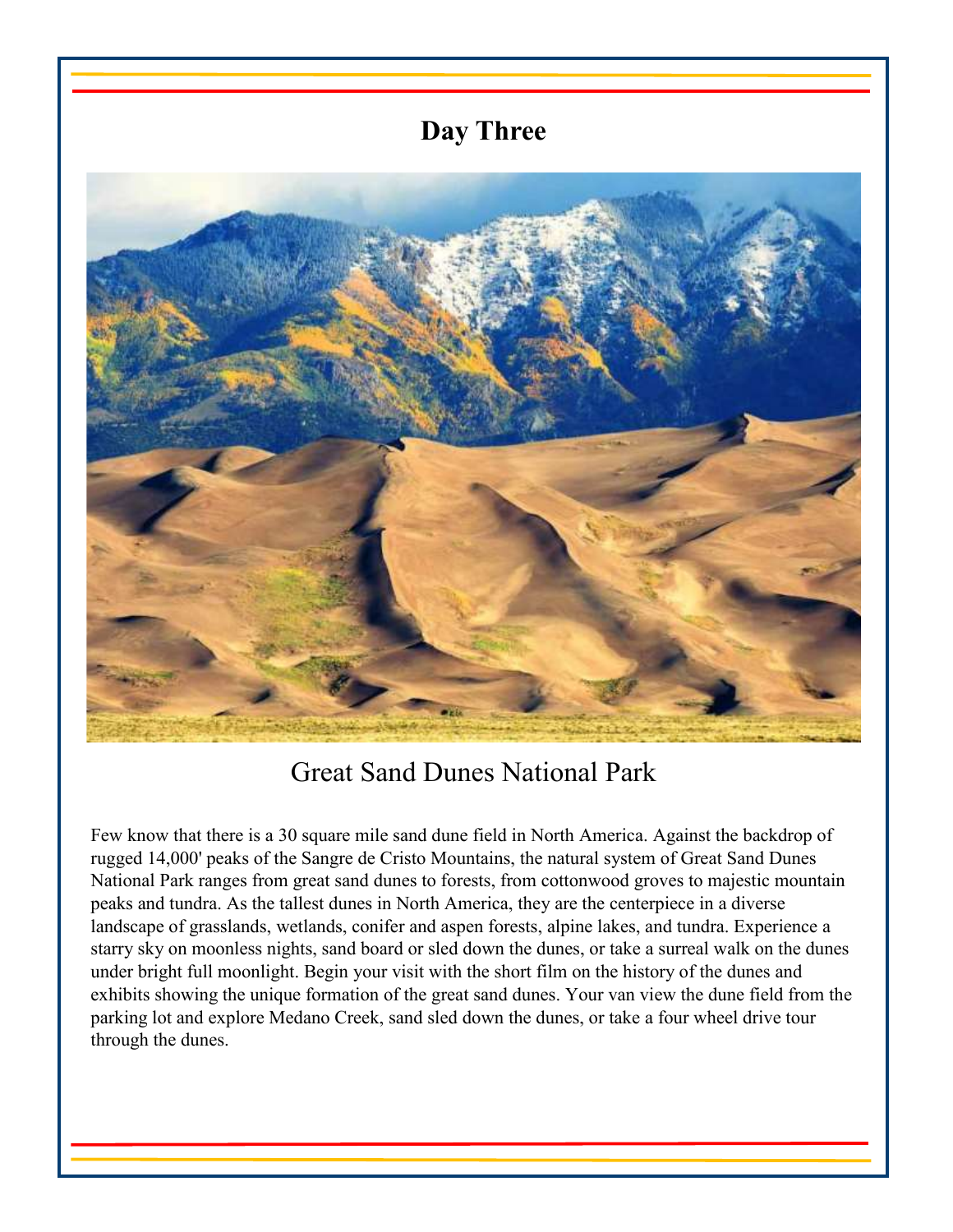## **Great Sand Dunes Destination Distinctive Accommodations and Dining**



### **Destination Distinctive Accommodations: Zapata Ranch 5305 Colorado 150, Mosca, CO 81146 719-378-2356**

Experience the upscale splendor of historic Zapata Ranch, an old stagecoach station which is now owned by The Nature Conservancy. Featuring a late 19th-century lodge turned sophisticated guesthouse, accommodations at the ranch have elegant southwest décor, peaceful fresh mountain air, and secluded coziness. All of the rooms are located throughout the original main lodge, chinked-log cabin bunkhouse, and the more exclusive Stewart House. Visit the Trujillo Homesteads National Historic Landmark to better grasp regional ranching history and its Hispanic influence.



## **Dine at Zapata Ranch**

Enjoy dinner while relaxing at the ranch this evening.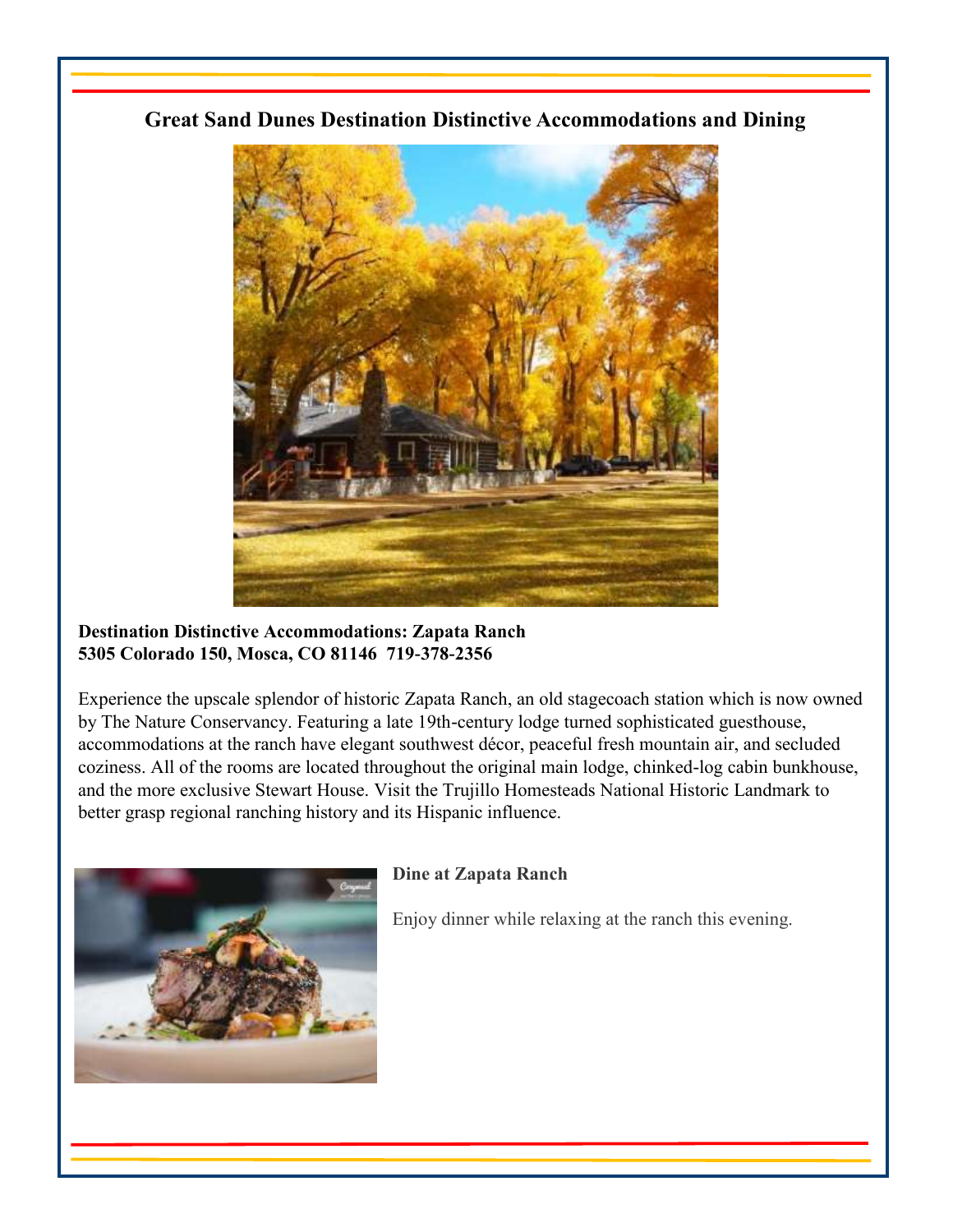# **Day Four**



# Alamosa

Tucked between the San Juan Mountains and Sangre de Cristo Mountains, Alamosa immediately became a crucial hub for the Denver & Rio Grande Western Railroad. The town of just under 10,000 residents is a treasure trove of history and culture, where early settlers created a tight knit community powered by agricultural prowess. The small town feel will make you feel right at home. San Luis to Alamosa—25 miles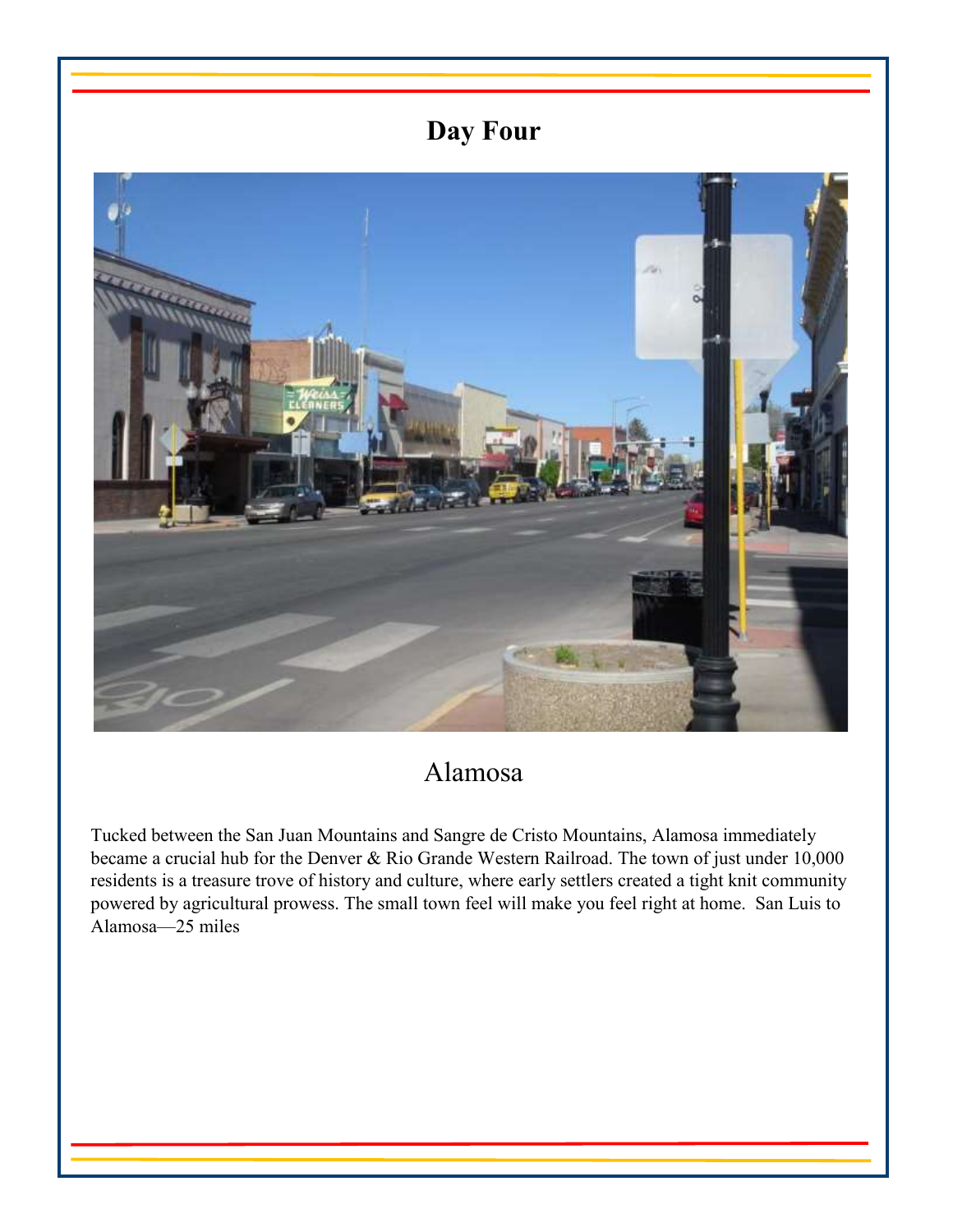# **Day Four**



### **Alamosa Historic District Walking Tour**

A walking tour of Alamosa's charming downtown (pdf included with the detailed itinerary) takes you past red brick, pressed metal ornamentation and glazed colored tile, all adorning late Victorian, Mission Revival, and Art Deco styles standing side by side in a very cohesive area. The locations on the tour include the Denver & Rio Grande Railroad Depot and an authentic Locomotive, the Post Office, the first public school building, theaters, Masonic and IOOF halls in the area, plus, a water tower and more.

Tour begins at the Denver and Rio Grand Railroad Locomotive Allow 1 hour

#### **San Luis Valley Museum**



Rather than just featuring artifacts, photographs, and collectibles, the San Luis Valley Museum makes early ranch and farm life in the area come to life with an early mercantile/general store, a model of post offices of years past, a typical country grade school classroom, all depicting the town of Wayside Colorado on the Maddox Ranch. In addition to these exhibits, information about the areas Native American artifacts, Hispanic settlers, Japanese-American community, Adams State University and early railroading is also in display.

401 Hunt Avenue, Alamosa, CO 81101 719-587-0667 Tuesday-Saturday 10AM-4PM, Allow 1 hour, \$5 per person